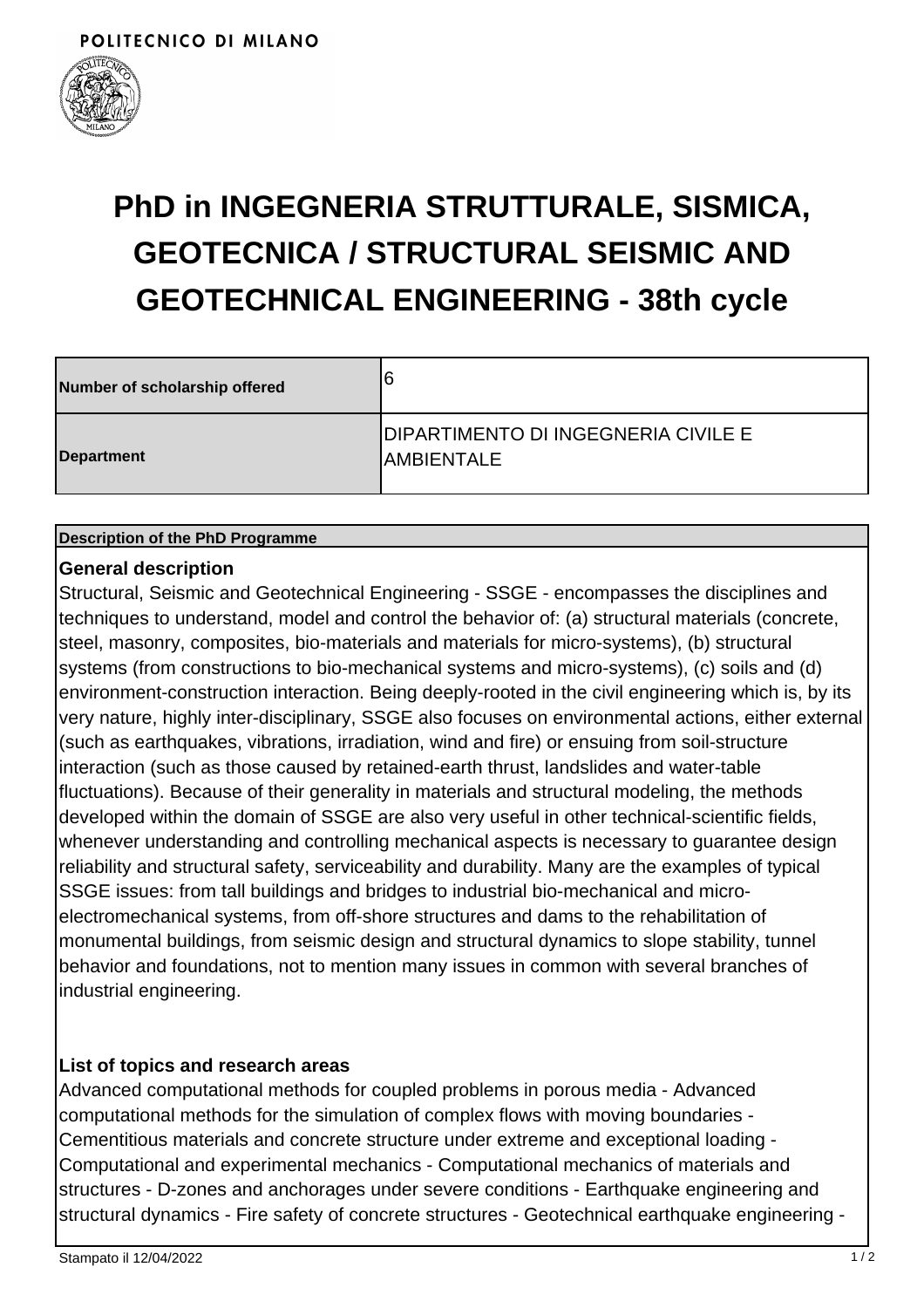#### POLITECNICO DI MILANO



Life-cycle performance of bridges and structures - Micro Electro-Mechanical Systems and micromechanics - Microseismic monitoring of unstable rock slopes - Smart materials and structures - Structural analysis of built heritage - Theoretical modelling and mechanical characterisation of biomaterials - Topology optimization for structural design.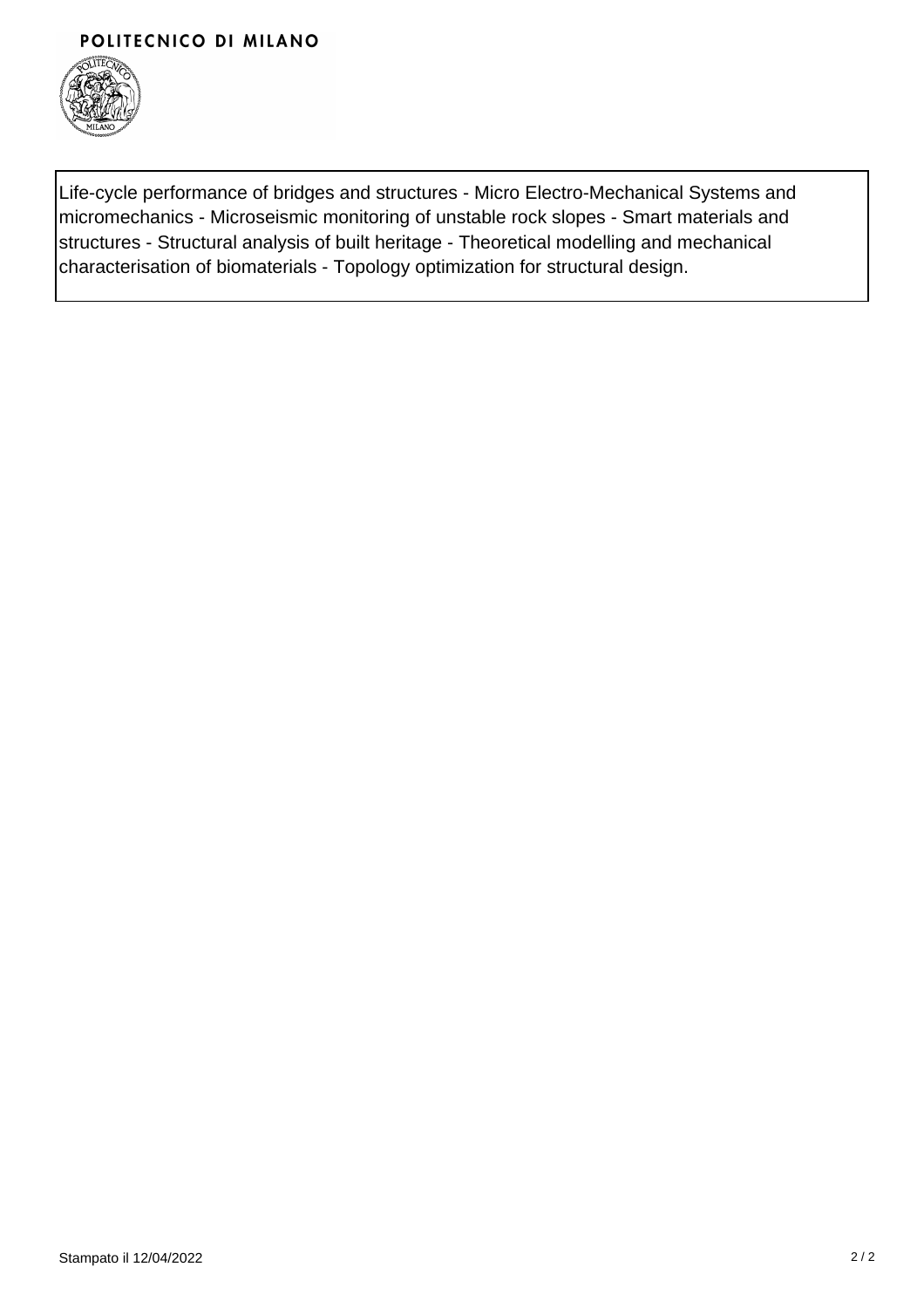

## **THEMATIC Research Field: A DURABILITY AND LIFE CYCLE BASED APPROACH TO ZERO CARBON STRATEGY IN CONCRETE CONSTRUCTION INDUSTRY**

| Monthly net income of PhDscholarship (max 36 months)                                                                                                                                                               |                                                                                                                                                                                                                                                                                                                                                                                                                                                                                                                                                                                                                                                                                                                                                                                                                                                                          |
|--------------------------------------------------------------------------------------------------------------------------------------------------------------------------------------------------------------------|--------------------------------------------------------------------------------------------------------------------------------------------------------------------------------------------------------------------------------------------------------------------------------------------------------------------------------------------------------------------------------------------------------------------------------------------------------------------------------------------------------------------------------------------------------------------------------------------------------------------------------------------------------------------------------------------------------------------------------------------------------------------------------------------------------------------------------------------------------------------------|
| € 1195.0<br>In case of a change of the welfare rates or of changes of the scholarship minimum amount from the Ministry of University and<br>Reasearch, during the three-year period, the amount could be modified. |                                                                                                                                                                                                                                                                                                                                                                                                                                                                                                                                                                                                                                                                                                                                                                                                                                                                          |
|                                                                                                                                                                                                                    | <b>Context of the research activity</b>                                                                                                                                                                                                                                                                                                                                                                                                                                                                                                                                                                                                                                                                                                                                                                                                                                  |
| Motivation and objectives of the research<br>in this field                                                                                                                                                         | Concrete is the most largely used construction material in<br>the world, with about 10 billion tons produced and<br>employed every year. The large used volumes and the<br>production technologies of its constituents imply a<br>significant environmental impact of the material in terms of<br>CO2 tons per unit weight/volume. Still, concrete is used to<br>make structures: this on one hand implies that the<br>environmental sustainability assessment has to be<br>performed with reference to the intended application,<br>which cannot disregard the structural performance of the<br>material and the way it is used in the same structure.<br>Moreover, besides the impact of the material per se, the<br>construction process (including hauling of materials) and<br>the service life stage have to be considered in an overall<br>consistent evaluation. |
| Methods and techniques that will be<br>developed and used to carry out the<br>research                                                                                                                             | The research hence proposes a holistic approach to be<br>developed, able to integrate different contributions and<br>methodologies developed by both the industry and<br>academia for both:<br>the reduction of the CO2 sequestration and the<br>integral recycling of dismissed concrete structures<br>the assessment, validated via structural health<br>monitoring, of the long term performance, as affected also<br>by aggressive scenarios (chloride and sulphate attack), as<br>it can be required by structure applications which can be                                                                                                                                                                                                                                                                                                                         |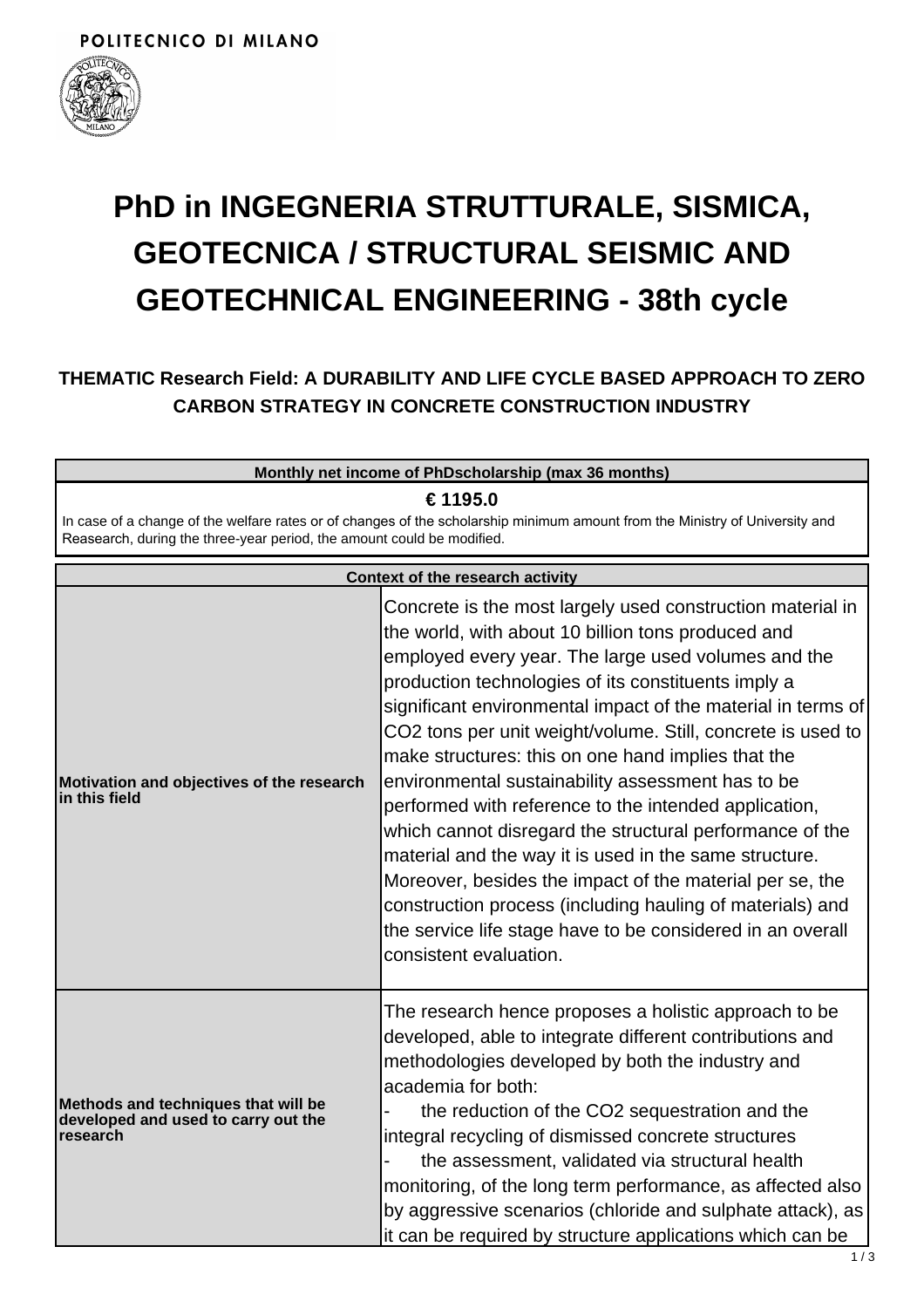

|                                   | crucial to support decarbonisation goals (including<br>renewable energy harvesting structures, structures<br>supporting blue economy)<br>the validation of the environmental, economic and<br>social impact of the solutions developed and their final<br>incorporation into a multidimensional Building Information<br>Modelling framework, including the possibility of<br>comparing different solutions or approaches, accounting<br>for the entire life cycle of the structure. |
|-----------------------------------|-------------------------------------------------------------------------------------------------------------------------------------------------------------------------------------------------------------------------------------------------------------------------------------------------------------------------------------------------------------------------------------------------------------------------------------------------------------------------------------|
| <b>Educational objectives</b>     | The candidate will be trained in advanced topics related to<br>the structural design and applications of advanced cement<br>based materials, including durability testing, both at the<br>material and at the structural member scales, life-cycle<br>analysis and advanced manufacturing techniques.                                                                                                                                                                               |
| Job opportunities                 | The topics of the proposed PhD scholarship are crucial in<br>the development of the construction sector. The<br>candidate, once graduated, can spend his skills into a<br>broad portfolio of engineering firms and construction<br>companies and the healthy relationships of the research<br>group with industry will surely open broad possibilities.                                                                                                                             |
| Composition of the research group | 0 Full Professors<br>2 Associated Professors<br>2 Assistant Professors<br>9 PhD Students                                                                                                                                                                                                                                                                                                                                                                                            |
| Name of the research directors    | Liberato Ferrara and Giovanni Muciaccia                                                                                                                                                                                                                                                                                                                                                                                                                                             |

**Contacts**

liberato.ferrara@polimi.it

giovanni.muciaccia@polimi.it

| Additional support - Financial aid per PhD student per year (gross amount) |       |
|----------------------------------------------------------------------------|-------|
| <b>Housing - Foreign Students</b>                                          | --    |
| <b>Housing - Out-of-town residents</b><br>(more than 80Km out of Milano)   | $- -$ |

| Scholarship Increase for a period abroad |           |
|------------------------------------------|-----------|
| <b>Amount monthly</b>                    | I597.50 € |
| By number of months                      |           |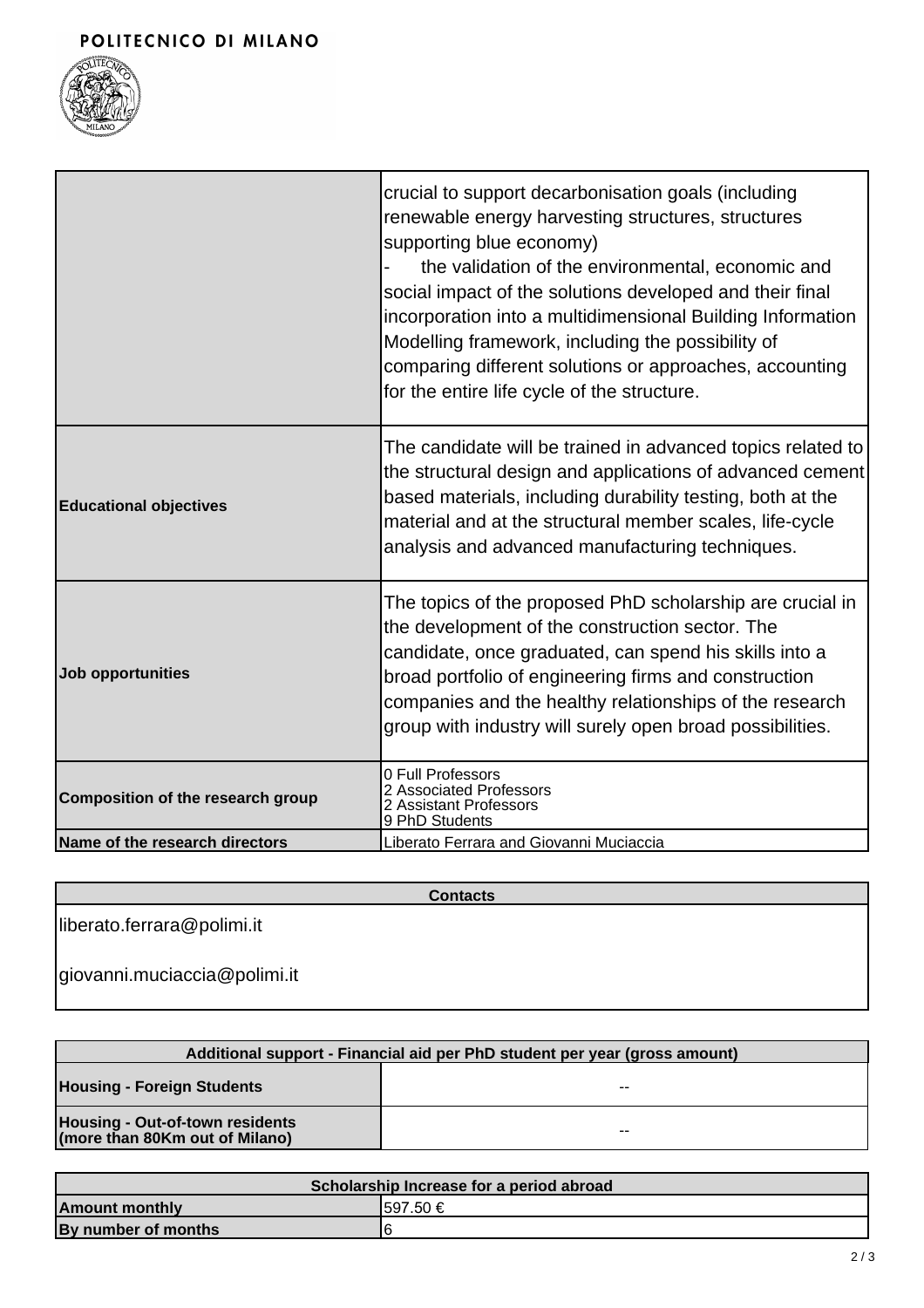#### POLITECNICO DI MILANO



**Additional information: educational activity, teaching assistantship, computer availability, desk availability, any other information**

#### **Educational activities**

The Ph.D. course supports the educational activities of its Ph.D. students with an additional funding equal to 10% of the scholarship, starting from the first year.

#### **Teaching assistanship**

Ph.D. students are encouraged to apply upon prior authorization to the calls to support teaching activities at the undegraduate and Master levels at Politecnico, and they are paid for that. Teaching assistantship will be limited up to about 80 hours, maximum half of them devoted to teaching and classroom activities and the rest to support classworks and exams.

#### **Computer availability**

Each Ph.D. student has his/her own computer for individual use.

#### **Desk availability**

Each Ph.D. student has his/her own desk, cabinet and locker.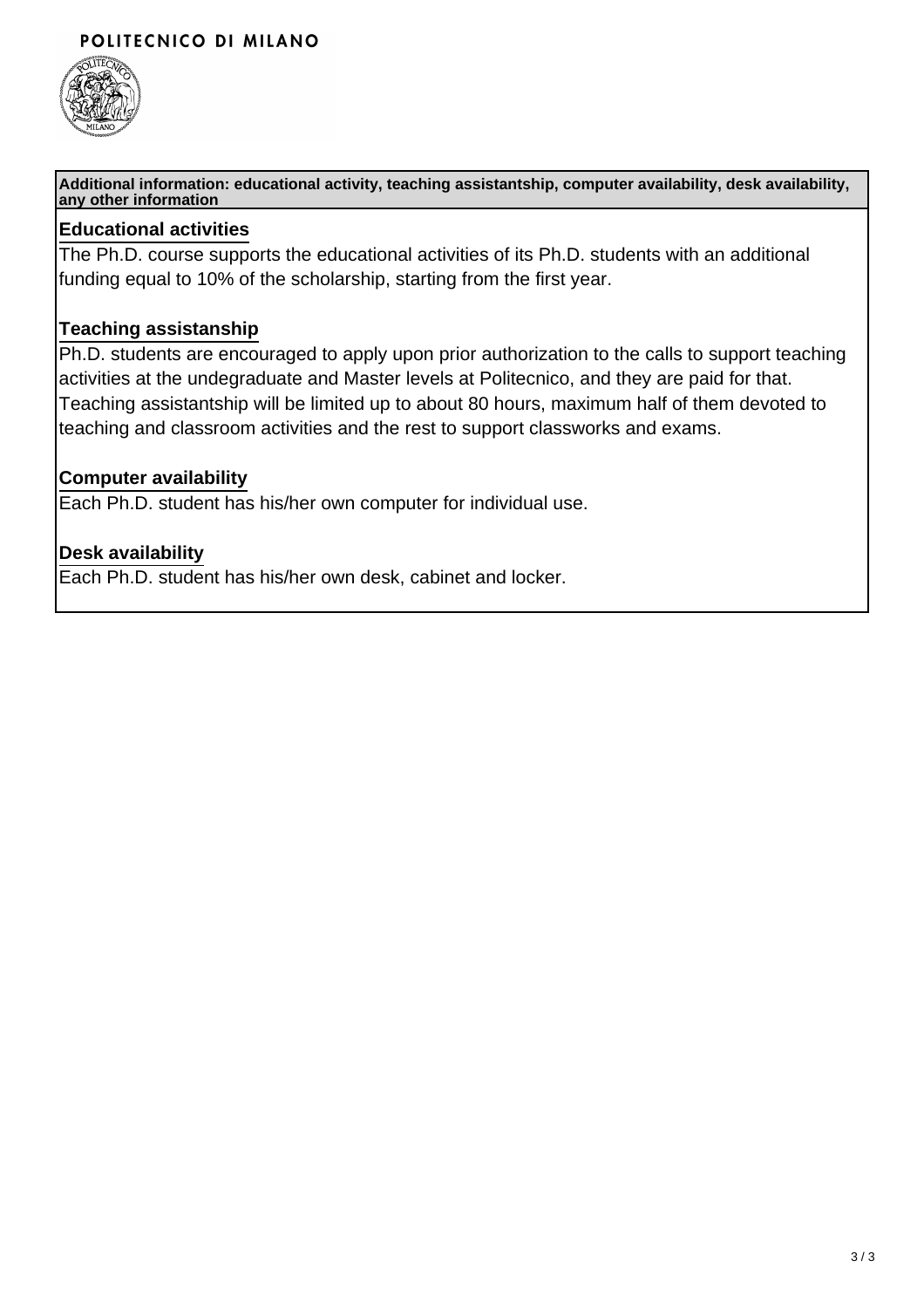

## **THEMATIC Research Field: MULTI-HAZARD ASSESSMENT, CONTROL AND RETROFIT OF BRIDGES FOR ENHANCED ROBUSTNESS, USING SMART INDUSTRIALIZED SOLUTIONS**

| Monthly net income of PhDscholarship (max 36 months)                                                                                                                                                   |                                                                                                                                                                                                                                            |
|--------------------------------------------------------------------------------------------------------------------------------------------------------------------------------------------------------|--------------------------------------------------------------------------------------------------------------------------------------------------------------------------------------------------------------------------------------------|
| € 1195.0                                                                                                                                                                                               |                                                                                                                                                                                                                                            |
| In case of a change of the welfare rates or of changes of the scholarship minimum amount from the Ministry of University and<br>Reasearch, during the three-year period, the amount could be modified. |                                                                                                                                                                                                                                            |
|                                                                                                                                                                                                        |                                                                                                                                                                                                                                            |
| Context of the research activity                                                                                                                                                                       |                                                                                                                                                                                                                                            |
| Motivation and objectives of the research<br>in this field                                                                                                                                             | I am coordinating a PRIN (2020) on this topic involving<br>Geotechnics (Galli), Topography (Pinto) and LCA<br>assessment (Pittau, ABC) for Milan Unit. The main<br>$\alpha$ objective will be $\alpha$ MADT $\alpha$ OLLITIONs of Detrofit |

|                                                                                                | objective will be SMART SOLUTIONs of Retrofit.                                                                                                                                                       |
|------------------------------------------------------------------------------------------------|------------------------------------------------------------------------------------------------------------------------------------------------------------------------------------------------------|
| Methods and techniques that will be<br>developed and used to carry out the<br><b>Iresearch</b> | Experimental activity as well as numerical modelling will<br>be used to check the reliability of the solutions proposed.                                                                             |
| <b>Educational objectives</b>                                                                  | The idea is to prepare a new PhD researched able to<br>consider soil-structure interaction problems and used to<br>adopt a LCA analysis to judge the sustainability of the<br>solution investigated. |
| Job opportunities                                                                              | In many company managing the maintenance of the<br>bridges.                                                                                                                                          |
| Composition of the research group                                                              | 1 Full Professors<br>2 Associated Professors<br>2 Assistant Professors<br>2 PhD Students                                                                                                             |
| Name of the research directors                                                                 | Marco Di Prisco                                                                                                                                                                                      |

**Contacts**

marco.diprisco@polimi.it

https://www.dica.polimi.it/persona/?uid=59385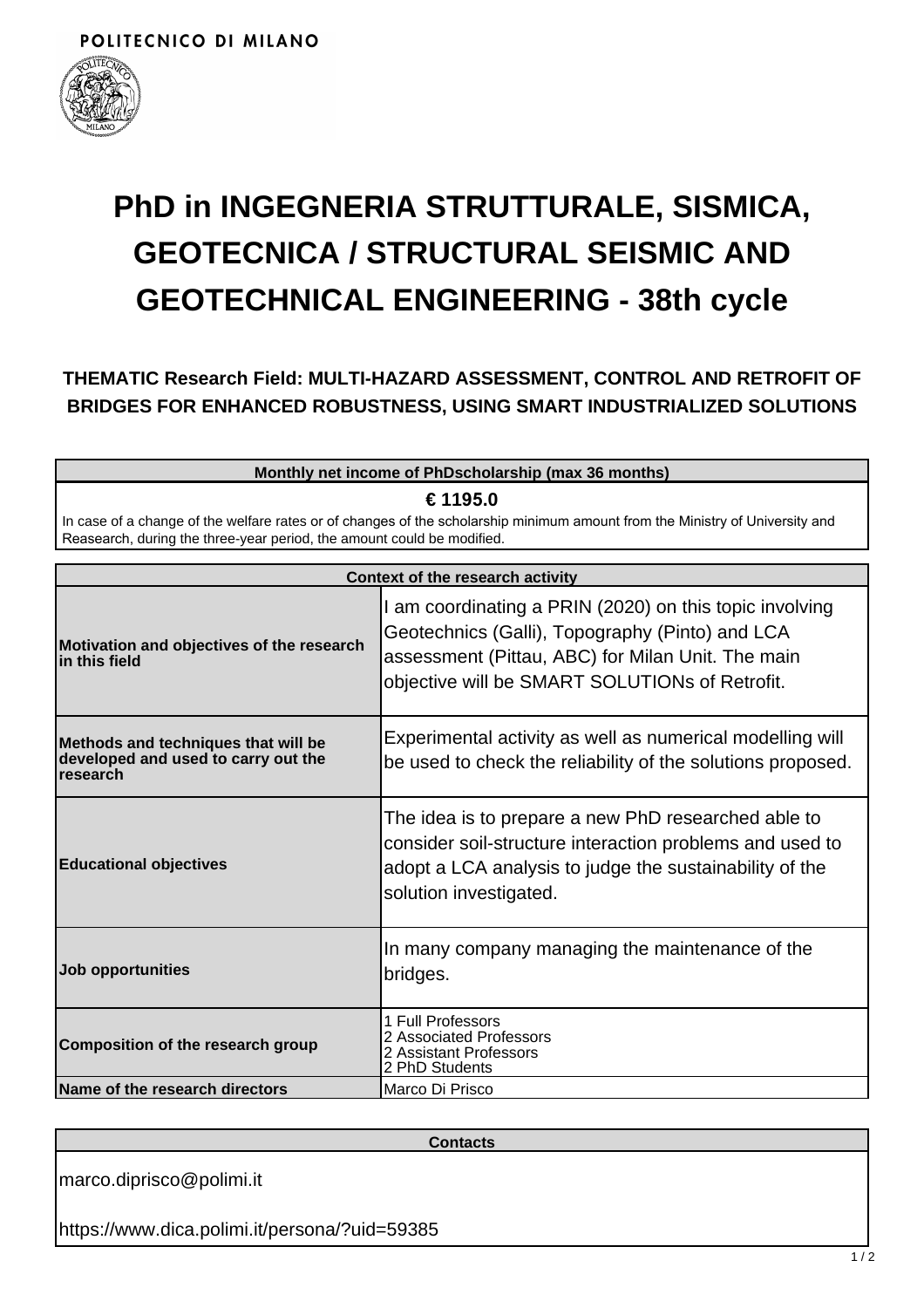

| Additional support - Financial aid per PhD student per year (gross amount) |       |
|----------------------------------------------------------------------------|-------|
| <b>Housing - Foreign Students</b>                                          | $- -$ |
| Housing - Out-of-town residents<br>(more than 80Km out of Milano)          | --    |

| Scholarship Increase for a period abroad |           |
|------------------------------------------|-----------|
| <b>Amount monthly</b>                    | 1597.50 € |
| By number of months                      |           |

**Additional information: educational activity, teaching assistantship, computer availability, desk availability, any other information**

Prof. Marco Di Prisco is coordinating the activity of a larger group involving Parma, Napoli, Roma and Pavia. Many universities like EPFL Losanna (Aurelio Muttoni), Madrid (Hugo Corres), Budapest (Balazs) and Repubblica Ceca (Vitek) are in contact for the same topics inside of fib community.

#### **Educational activities**

The Ph.D. course supports the educational activities of its Ph.D. students with an additional funding equal to 10% of the scholarship, starting from the first year.

### **Teaching assistanship**

Ph.D. students are encouraged to apply upon prior authorization to the calls to support teaching activities at the undegraduate and Master levels at Politecnico, and they are paid for that. Teaching assistantship will be limited up to about 80 hours, maximum half of them devoted to teaching and classroom activities and the rest to support classworks and exams.

### **Computer availability**

Each Ph.D. student has his/her own computer for individual use.

### **Desk availability**

Each Ph.D. student has his/her own desk, cabinet and locker.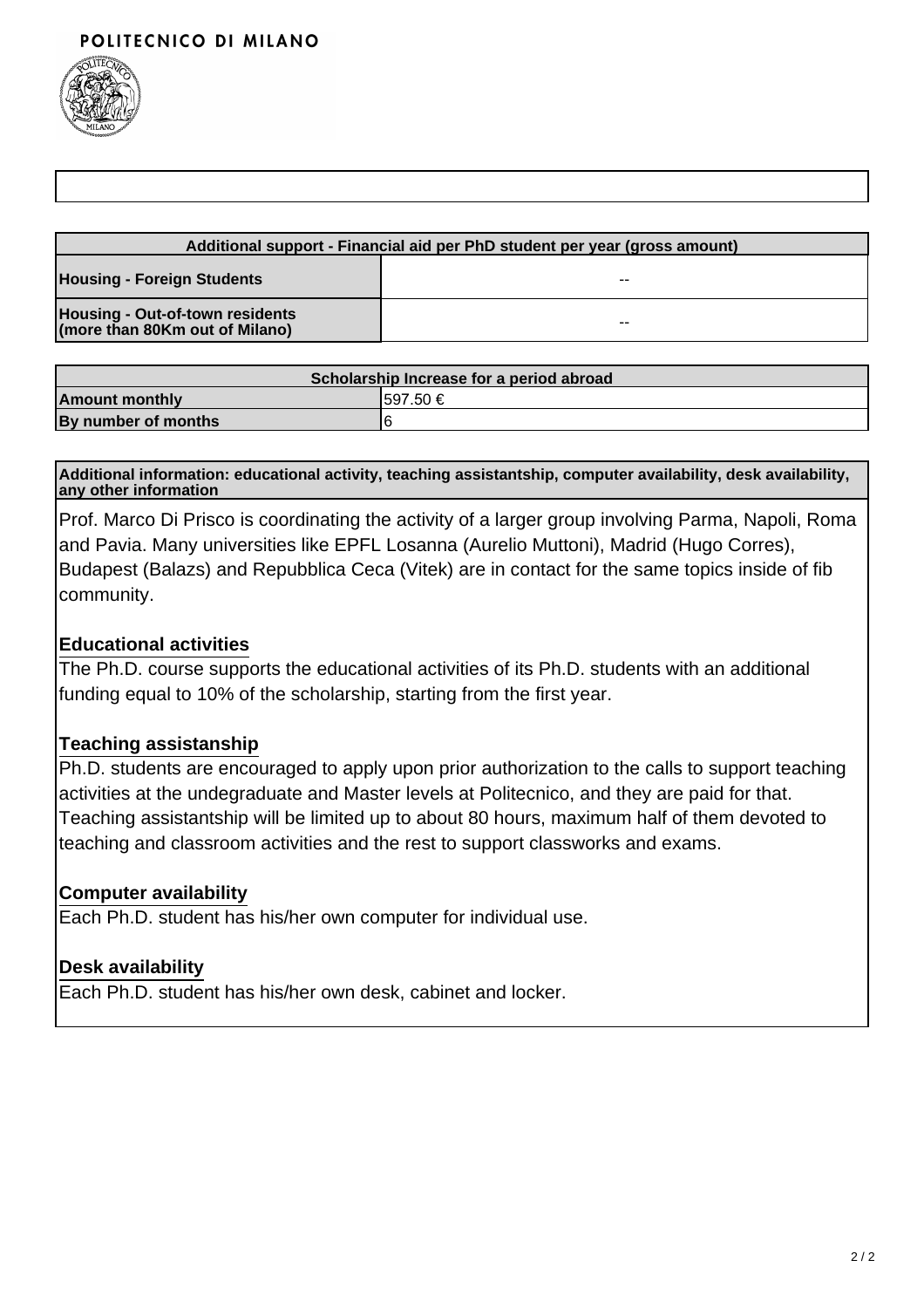

## **THEMATIC Research Field: SIMULATION OF FLUID-STRUCTURE INTERACTION PHENOMENA WITH LAGRANGIAN TECHNIQUES**

| Monthly net income of PhDscholarship (max 36 months)                                                                                                                                                               |                                                                                                                                                                                                                                                                                                                                                                                                                                                                                                                                                                                                                                                                                                                                                                                          |
|--------------------------------------------------------------------------------------------------------------------------------------------------------------------------------------------------------------------|------------------------------------------------------------------------------------------------------------------------------------------------------------------------------------------------------------------------------------------------------------------------------------------------------------------------------------------------------------------------------------------------------------------------------------------------------------------------------------------------------------------------------------------------------------------------------------------------------------------------------------------------------------------------------------------------------------------------------------------------------------------------------------------|
| € 1195.0<br>In case of a change of the welfare rates or of changes of the scholarship minimum amount from the Ministry of University and<br>Reasearch, during the three-year period, the amount could be modified. |                                                                                                                                                                                                                                                                                                                                                                                                                                                                                                                                                                                                                                                                                                                                                                                          |
|                                                                                                                                                                                                                    | <b>Context of the research activity</b>                                                                                                                                                                                                                                                                                                                                                                                                                                                                                                                                                                                                                                                                                                                                                  |
| Motivation and objectives of the research<br>in this field                                                                                                                                                         | Many engineering applications require the simulation of<br>fluid-structure interaction phenomena with lagrangian<br>techniques. For instance, in the automotive industry, the<br>door opening and closing effort is an index of the vehicle's<br>quality. Besides the mechanical contributions (e.g. the<br>hinge friction), the force needed to close the door is<br>mainly influenced by the pressure build-up due to the air<br>pushed into the cabin. Moreover, this phenomenon is<br>strongly affected by the difference between outdoor and<br>indoor temperatures. In the proposed PhD thesis the<br>problem will be studied with a numerical approach and<br>extended to other similar applications.                                                                             |
| Methods and techniques that will be<br>developed and used to carry out the<br>research                                                                                                                             | The coupled problem will be addressed using a fluid-<br>structure interaction framework, where the fluid will be the<br>air inside and outside the cabin and the structure will be<br>the car door. The possibility of introducing deformable<br>parts in the structure will be also considered (the hinges,<br>for example). Given the complexity of the problem at<br>hand, to treat the fluid part two different finite element<br>approaches will be proposed: (i) a fully Lagrangian<br>method; (ii) an Arbitrary Lagrangian-Eulerian (ALE)<br>method. The fully Lagrangian approach is based on<br>efficient continuous remeshing, it allows for an easy<br>treatment of the interface between fluid and solid and it<br>will be also able to describe the complete closing of the |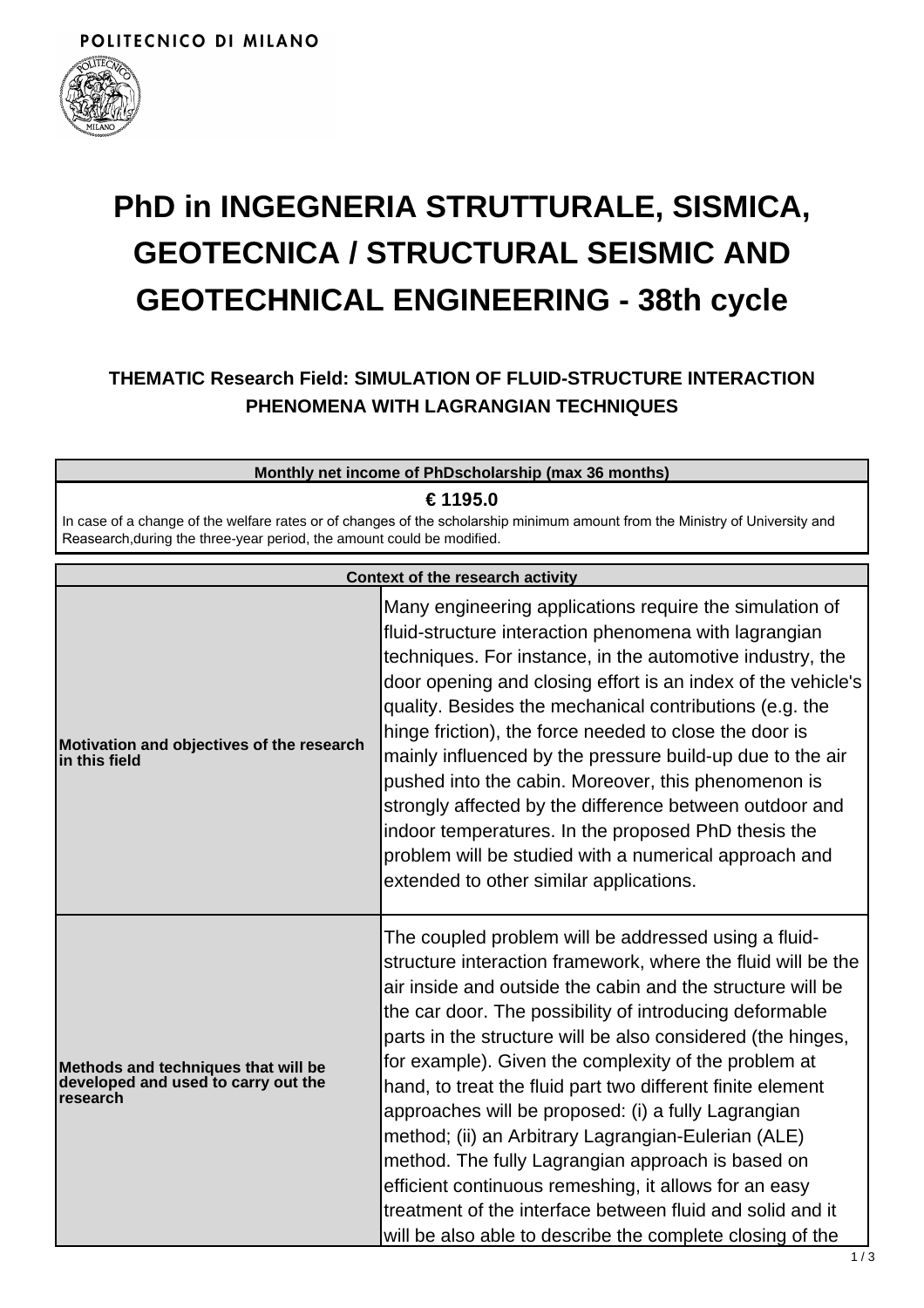#### POLITECNICO DI MILANO



|                                   | door. The ALE approach guarantees a better quality of the<br>computed pressure but can have some difficulties in the<br>complete closing of the door. During the development of<br>the work, the two proposed ideas will be tested and<br>validated to find the best solution to the problem.                                                                                                                                                                                                |
|-----------------------------------|----------------------------------------------------------------------------------------------------------------------------------------------------------------------------------------------------------------------------------------------------------------------------------------------------------------------------------------------------------------------------------------------------------------------------------------------------------------------------------------------|
| <b>Educational objectives</b>     | Since the proposed research project is highly multi-<br>disciplinary, the candidate will have the opportunity to<br>collaborate with a number of laboratories and research<br>groups either in the Department of Civil and<br>Environmental Engineering or in other Departments of the<br>Politecnico di Milano, in industries and in international<br>research centers. He/she will acquire specialized<br>knowledge on fluid structure interaction and on coupled<br>numerical techniques. |
| Job opportunities                 | Direct employment in automotive industries or research<br>centers.                                                                                                                                                                                                                                                                                                                                                                                                                           |
| Composition of the research group | 1 Full Professors<br><b>Associated Professors</b><br><b>Assistant Professors</b><br>1 PhD Students                                                                                                                                                                                                                                                                                                                                                                                           |
| Name of the research directors    | Attilio FRANGI, Massimiliano CREMONESI                                                                                                                                                                                                                                                                                                                                                                                                                                                       |

**Contacts**

attilio.frangi@polimi.it

http://frangi.faculty.polimi.it/

| Additional support - Financial aid per PhD student per year (gross amount) |       |
|----------------------------------------------------------------------------|-------|
| <b>Housing - Foreign Students</b>                                          | $- -$ |
| <b>Housing - Out-of-town residents</b><br>(more than 80Km out of Milano)   | $- -$ |

| Scholarship Increase for a period abroad |          |
|------------------------------------------|----------|
| <b>Amount monthly</b>                    | 1597.50€ |
| By number of months                      |          |

**Additional information: educational activity, teaching assistantship, computer availability, desk availability, any other information**

**List of Universities, Companies, Agencies and/or National or International Institutions that**